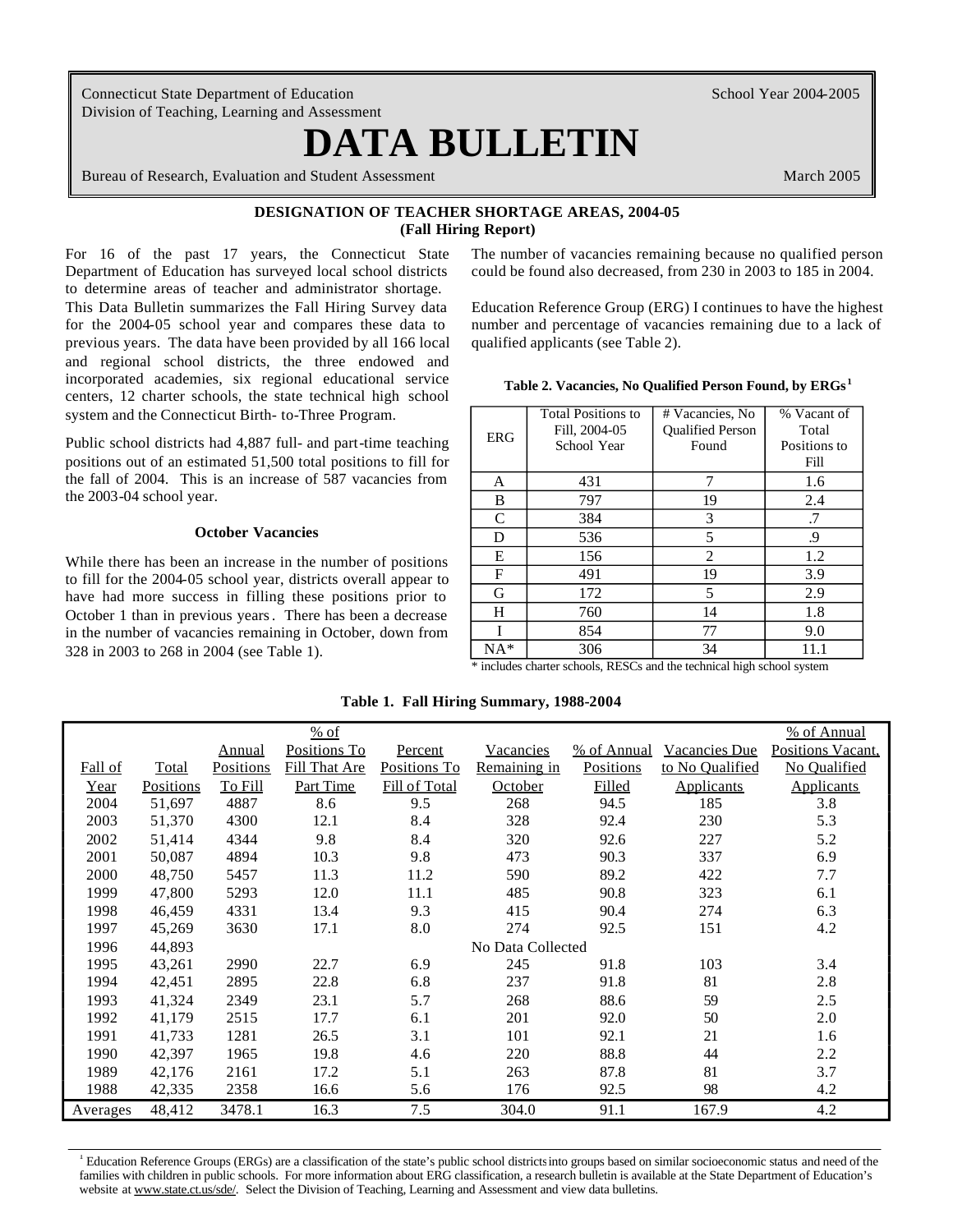The majority of school districts indicated that they were using short-term substitutes as a solution to their October vacancies (see Table 3). In addition, approximately 15 percent of the October vacancies were handled by either redistributing students among other classes, thereby increasing class size, or by adding additional classes to teachers' schedules. Approximately four percent of the vacancies were resolved by no longer offering a course.

### **Table 3. Solution to October Vacancies**

| <b>Solution</b>                                   | $%$ of<br><b>October</b><br><b>Vacancies</b> |
|---------------------------------------------------|----------------------------------------------|
| Course no longer offered                          | 4.3                                          |
| Students redistributed among other classes        | 9.1                                          |
| Short-term substitute                             | 53.8                                         |
| Teacher(s) with appropriate certification pick up | 6.4                                          |
| additional class                                  |                                              |
| Remaining vacant (administrative positions only)  | 4.3                                          |
| Filled by interim appointment (administrative     | 1.6                                          |
| positions only)                                   |                                              |
| )ther                                             | 20 4                                         |

#### **Designation of Shortage Areas**

**Based on 2003-04 school year data, the state-identified shortage areas for the 2004-05 school year are:** 

- **Bilingual Education, PK-12**
- **Comprehensive Special Education, 1-12**
- **English, 7-12**
- **Mathematics, 7-12**
- **Music, PK-12**
- **Science, 7-12**
- **Speech and Language Pathology**
- **Technology Education, PK-12**
- **World Languages, 7-12**

**These subject areas were submitted to the U.S. Department of Education this winter for federal designation as teacher shortage areas**. **The data collected in the 2004 Fall Hiring Survey will be used to determine the teacher shortage areas for the 2005-06 school year.** 

The Connecticut State Department of Education sends a yearly proposal to the U.S. Department of Education to consider certain subjects as areas of shortage. This designation enables borrowers under the Stafford and Supplemental Loans for Students programs, who teach in one of these areas, to possibly qualify for a deferral of loan repayments. Perkins loanholders may qualify for full loan forgiveness if they are teaching in one of these shortage areas.

Connecticut also designates shortage areas in response to a mortgage assistance program administered by the Connecticut Housing Finance Authority (CHFA). This program enables teachers who teach in a priority or transitional school district, or who teach in a state-identified subject matter shortage area, to qualify for mortgage assistance. In the case of certified teachers employed by a priority or transitional school district, the teacher's residence must be located in that district. Teachers who teach in a state-identified subject matter shortage area are able to purchase homes statewide. This program is available to first-time homebuyers only and is subject to CHFA eligibility requirements. The mortgage assistance program was created to serve as a tool to assist in recruiting and retaining public school teachers in Connecticut. Additional information may be obtained on the State Department of Education's website http://www.csde.state.ct.us/public/der/t-a/mortgage.htm.

In addition to loan deferment and mortgage assistance benefits for teaching in a shortage area, school districts may also take advantage of this designation when rehiring retired teachers. The 2003 General Assembly enacted a law that enables retired teachers to be reemployed without being subject to the earnings limit if they teach in a position designated by the Commissioner of Education as a subject shortage area for the school year in which they are employed.

For the past several years, subject areas designated as shortage areas have been difficult positions to fill (see Table 4). While the number of vacancies because a qualified person could not be found has decreased for several of the shortage areas, when compared to all other subject areas they continue to have the highest number of this type of vacancy. Initiatives such as the mortgage assistance program, federal loan deferment program and the rehiring of retirees are intended to somewhat reduce these specific subject area shortages.

|                             | # Positions Available |         |           |           |           | # Positions Remaining Vacant,<br><b>No Qualified Person Found</b> |         |           |         |           |
|-----------------------------|-----------------------|---------|-----------|-----------|-----------|-------------------------------------------------------------------|---------|-----------|---------|-----------|
| <b>Subject</b>              | $00 - 01$             | $01-02$ | $02 - 03$ | $03 - 04$ | $04 - 05$ | $00 - 01$                                                         | $01-02$ | $02 - 03$ | $03-04$ | $04 - 05$ |
| Music                       | 247                   | 226     | 216       | 175       | 196       | 46                                                                | 28      | 20        | 10      | 4         |
| <b>Bilingual Education</b>  | 71                    | 101     | 97        | 65        | 40        | 27                                                                | 18      | 23        | 22      | 14        |
| <b>Mathematics</b>          | 397                   | 318     | 260       | 286       | 322       | 17                                                                | 21      | 8         | 18      | 18        |
| Special Education           | 685                   | 590     | 580       | 493       | 502       | 96                                                                | 70      | 61        | 48      | 32        |
| English                     | 248                   | 236     | 308       | 317       | 392       | 18                                                                | 16      | 6         | 11      |           |
| Speech Language Pathologist | 117                   | 139     | 39        | 95        | 104       | 18                                                                | 37      | 47        | 16      | 19        |
| Science                     | 292                   | 211     | 326       | 265       | 315       | 24                                                                | 8       | 16        | 11      | 13        |
| World Languages             | 206                   | 252     | 255       | 204       | 257       | 25                                                                | 20      | 10        | 13      | 17        |
| <b>Technology Education</b> | 63                    | 50      | 55        | 52        | 53        | 14                                                                | 3       | 8         | 7       |           |

**Table 4. Positions Available in the Shortage Areas, 2000-2004**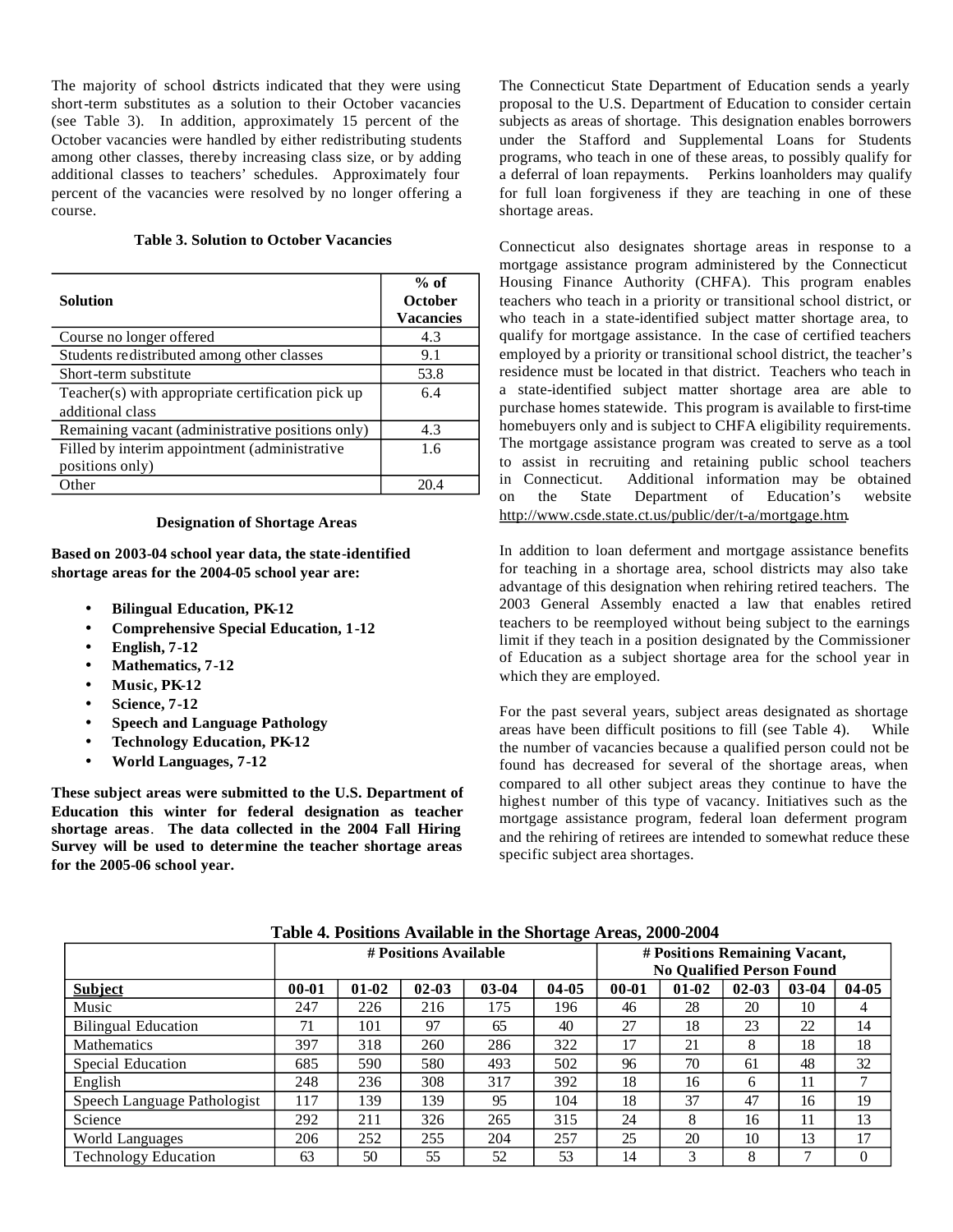## **Table 5. 2004-05 Hiring Statistics**

|                                                     | Total<br>Positions | Vacancy: No<br>Oualified | Durational<br>Shortage | Minor            | Minimum<br>Oualified | Median              | 1st CT         | Median<br>Applicant<br>Quality | Shortage       |
|-----------------------------------------------------|--------------------|--------------------------|------------------------|------------------|----------------------|---------------------|----------------|--------------------------------|----------------|
| ndorsement Area                                     | to Fill            | Person Found             | Area Permit            | Assignment       | Hire                 | <b>Applications</b> | Certificates   | Rating                         | Rank           |
| griculture, PK-12                                   | 1                  | $\boldsymbol{0}$         | $\boldsymbol{0}$       | $\boldsymbol{0}$ | 1                    | 9                   | 11             | $\mathbf{1}$                   | 40             |
| $rt$ , $PK-12$                                      | 112                | 3                        | 8                      | $\boldsymbol{0}$ | 2                    | 31                  | 214            | $\overline{4}$                 | 19             |
| ilingual Education, PK-12                           | 40                 | 14                       | 5                      | $\overline{0}$   | 16                   | 6                   | 38             | 1                              | 6              |
| usiness, $7-12$                                     | 37                 | $\mathbf{1}$             | 6                      | $\mathbf{1}$     | 8                    | 10                  | 144            | $\mathfrak{2}$                 | 24             |
| 'omprehensive Special Education, K-12               | 502                | 32                       | $\overline{0}$         | $\overline{0}$   | 33                   | 21                  | 897            | 2.5                            | $\overline{4}$ |
| 'o-Operative Work Education/Diversified Occupation  | $\mathbf{1}$       | $\boldsymbol{0}$         | $\mathbf{1}$           | $\overline{0}$   | 1                    | 8                   | $\overline{7}$ | -1                             | 38             |
| lepartment Chairperson                              | 11                 | 1                        | 15                     | $\boldsymbol{0}$ | $\overline{2}$       | 3.5                 | 80             | $\overline{2}$                 | 21             |
| lementary, 1-6                                      | 1203               | 6                        | $\boldsymbol{0}$       | 1                | $\boldsymbol{0}$     | 100                 | 4203           | 5                              | 15             |
| nglish, 7-12                                        | 392                | 7                        | 52                     | $\overline{7}$   | 9                    | 26                  | 718            | 3                              | $\tau$         |
| nglish, Middle School                               | 71                 | 1                        | $\tau$                 | $\overline{4}$   | 1                    | 15                  | 43             | 3                              | 23             |
| leneral Science, Middle School                      | 57                 | $\boldsymbol{0}$         | $\mathbf{0}$           | $\mathbf{0}$     | 14                   | 11                  | 30             | $\overline{2}$                 | 31             |
| lealth Occupations - Technical High Schools         | $\overline{4}$     | $\boldsymbol{0}$         | $\mathbf{0}$           | $\mathbf{0}$     | $\boldsymbol{0}$     | 18                  | $\overline{4}$ | $\overline{c}$                 | 41             |
| lealth, PK-12                                       | 59                 | $\mathbf{2}$             | 6                      | 9                | 3                    | 12                  | 189            | 3                              | 22             |
| listory & Social Studies, 7-12                      | 240                | 5                        | 5                      | 5                | 4                    | 50                  | 691            | $\overline{4}$                 | 16             |
| listory & Social Studies, Middle School             | 45                 | $\boldsymbol{0}$         | $\overline{c}$         | $\overline{0}$   | 3                    | 25                  | 44             | 3                              | 35             |
| Iome Economics, PK-12                               | 29                 | $\overline{4}$           | 13                     | $\boldsymbol{0}$ | 12                   | 5                   | 28             | 1                              | 11             |
| tegrated Early Childhood/Spec. Ed, Birth-K          | 12                 | $\boldsymbol{0}$         | 5                      | $\overline{0}$   | $\boldsymbol{0}$     | 13                  | 21             | 3                              | 33             |
| itegrated Early Childhood/Spec. Ed, Nursery-3       | 62                 | 1                        | 9                      | $\overline{0}$   | 14                   | 13                  | 203            | 3                              | 20             |
| ttermediate Administrator                           | 220                | 8                        | 15                     | $\boldsymbol{0}$ | 13                   | 22                  | 798            | 3                              | 10             |
| <b>farketing Education</b> , 7-12                   | $\mathbf{1}$       | $\mathbf{0}$             | $\mathbf{0}$           | $\boldsymbol{0}$ | 1                    | 11                  | 24             | $\mathbf{1}$                   | 42             |
| fathematics, 7-12                                   | 322                | 18                       | 102                    | 3                | 21                   | 15                  | 450            | $\overline{2}$                 | 3              |
| Iathematics, Middle School                          | 66                 | $\boldsymbol{0}$         | 22                     | $\overline{0}$   | 10                   | 14                  | 53             | $\overline{2}$                 | 28             |
| fusic, PK-12                                        | 196                | $\overline{4}$           | 23                     | $\overline{0}$   | 10                   | 16.5                | 249            | 3                              | 12             |
| Ion-English Speaking Adults                         | 1                  | $\boldsymbol{0}$         | $\mathbf{0}$           | $\mathbf{0}$     | 1                    | 1                   | 126            | 1                              | 39             |
| <b>Iccupational Subject, Technical High Schools</b> | 8                  | $\boldsymbol{0}$         | $\boldsymbol{0}$       | $\overline{0}$   | $\boldsymbol{0}$     | 75                  | 86             | $\overline{4}$                 | 46             |
| hysical Education, PK-12                            | 162                | 2                        | $\mathbf{0}$           | $\boldsymbol{0}$ | 4                    | 23                  | 295            | 3                              | 25             |
| ractical Nurse Education Instruction                | 3                  | 2                        | $\mathbf{0}$           | $\overline{0}$   | $\boldsymbol{0}$     | 18                  | $\overline{7}$ | $\overline{2}$                 | 29             |
| eading and Language Arts Consultant                 | 18                 | $\boldsymbol{0}$         | $\overline{4}$         | $\overline{0}$   | 5                    | 4.5                 | 166            | $\overline{2}$                 | 34             |
| emedial Reading & Language Arts, 1-12               | 56                 | 6                        | 17                     | $\overline{0}$   | 18                   | 8                   | 117            | $\overline{2}$                 | 9              |
| chool Business Administrator                        | $\overline{7}$     | $\boldsymbol{0}$         | $\mathbf{0}$           | $\overline{0}$   | $\boldsymbol{0}$     | 21                  | 58             | $\overline{4}$                 | 45             |
| chool Counselor                                     | 169                | 6                        | 12                     | $\boldsymbol{0}$ | 3                    | 22                  | 242            | 3                              | 13             |
| chool Library Media Specialist                      | 52                 | 4                        | 13                     | $\boldsymbol{0}$ | 4                    | 10                  | 82             | 3                              | 14             |
| chool Nurse Teacher                                 | $\overline{4}$     | $\mathbf{0}$             | $\overline{2}$         | $\overline{0}$   | 1                    | 3                   | $\overline{4}$ | 3                              | 32             |
| chool Psychologist                                  | 85                 | 5                        | $\overline{0}$         | $\boldsymbol{0}$ | 3                    | 10.5                | 165            | 3                              | 18             |
| chool Social Worker                                 | 43                 | $\mathbf{1}$             | $\overline{0}$         | $\boldsymbol{0}$ | 2                    | 13                  | 156            | 2.5                            | 30             |
| cience, 7-12                                        | 315                | 13                       | 10                     | 2                | 72                   | 10                  | 891            | 2                              | 5              |
| peech and Language Pathologist                      | 104                | 19                       | 3                      | $\boldsymbol{0}$ | 37                   | 3                   | 140            | 1                              | $\mathbf{1}$   |
| uperintendent of Schools                            | 18                 | $\mathbf{0}$             | $\mathbf{0}$           | $\boldsymbol{0}$ | $\boldsymbol{0}$     | 17.5                | 83             | $\overline{4}$                 | 44             |
| echnology Education, PK-12                          | 53                 | $\mathbf{0}$             | 12                     | $\boldsymbol{0}$ | 17                   | 6                   | 72             | 2                              | 27             |
| ESOL, PK-12                                         | 41                 | $\tau$                   | 14                     | $\mathbf{1}$     | 12                   | 6                   | 93             | 1                              | 8              |
| rade & Industrial OccupationsComprehensive H.S.     | 6                  | $\mathbf{1}$             | $\boldsymbol{0}$       | $\boldsymbol{0}$ | 4                    | 3                   | 17             | 1                              | 26             |
| Inique Subject Area Endorsement                     | 3                  | $\boldsymbol{0}$         | $\overline{0}$         | $\boldsymbol{0}$ | $\overline{c}$       | 6                   | 9              | 1.5                            | 36             |
| 'ocational Agriculture, 7-12                        | 5                  | $\mathbf{0}$             | $\overline{0}$         | $\boldsymbol{0}$ | $\mathbf{1}$         | 6                   | 9              | 2                              | 37             |
| 'ocational Technical Administrator                  | $\mathbf{1}$       | $\mathbf{0}$             | $\boldsymbol{0}$       | $\boldsymbol{0}$ | $\boldsymbol{0}$     | 5                   | 12             | 2                              | 43             |
| Vorld Language Instructor, Elementary               | 16                 | $\overline{4}$           | $\mathbf{1}$           | $\boldsymbol{0}$ | 6                    | $\mathbf{1}$        | 74             | 1                              | 17             |
| Vorld Languages, 7-12                               | 257                | 17                       | 44                     | $\overline{c}$   | 78                   | $\tau$              | 462            | $\overline{c}$                 | $\overline{c}$ |